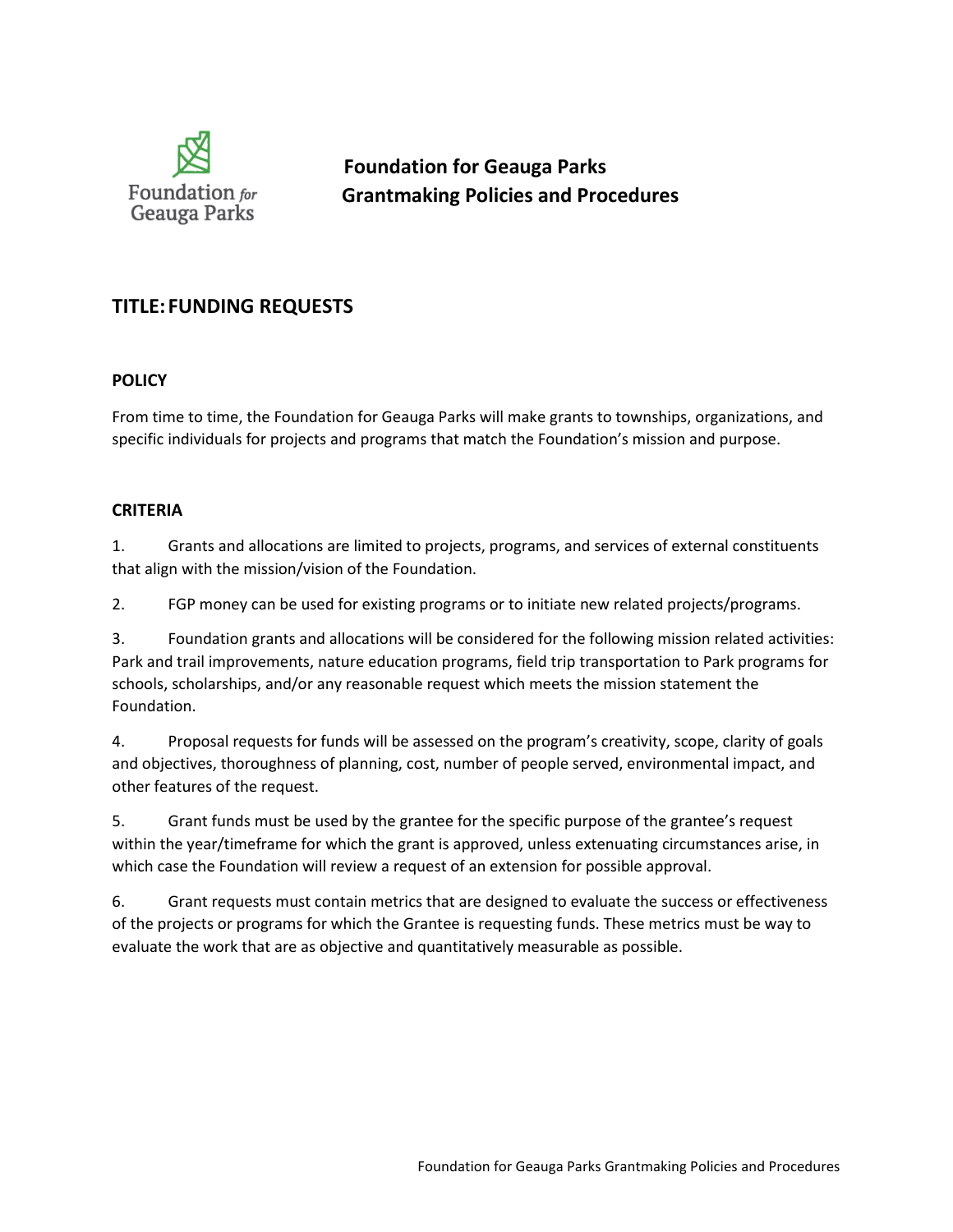# **PROCEDURE FOR SUBMISSION**

1. Application forms to request funding will be obtained from Foundation office or on its website.

2. Application forms must be completed according to the Foundation's grant request application instructions.

3. Application cover letter must be signed by the appropriate executive officer of the organization and that of the organization's Board of Trustees Chairperson or Board President.

4. Application is then to be forwarded to the Foundation office for review/evaluation by the Finance Committee at least 30 days prior to the Grant Committee (the Committee) meeting. A special meeting of the Committee may be assembled if an emergency request exists.

5. Application deadlines will be posted on the Foundation's website and on the application form.

6. Prior to Board vote, applicant(s) may be asked to appear before the Committee to further explain the grant requester's need.

7. The Committee will meet to discuss all grant proposals and then is charged to nominate evaluated grants for full Board discussion/approval.

8. Prior to vote, each Board member will receive from the Committee a packet containing all grant requests and the Committee's recommendation as to which grants will be sent to all members of the Board for vote.

9. The full Board of Trustees will convene to discuss, approve/disapprove grant request submissions. A majority vote is needed to approve the grant.

10. The FGP Executive Director/designee will notify all applicants in writing as to the decision of the Board of Trustees.

# **GRANT APPLICATION**

1. The following outline must be followed in the preparation of a grant request application.

2. The completed Application Cover Sheet and attached must be submitted to the FGP office with appropriate signature(s).

- 3. Information to be included with the application cover sheet:
- a. Summary statement
- b. Background information stating problem or need
- c. Clear statement of goals and objectives